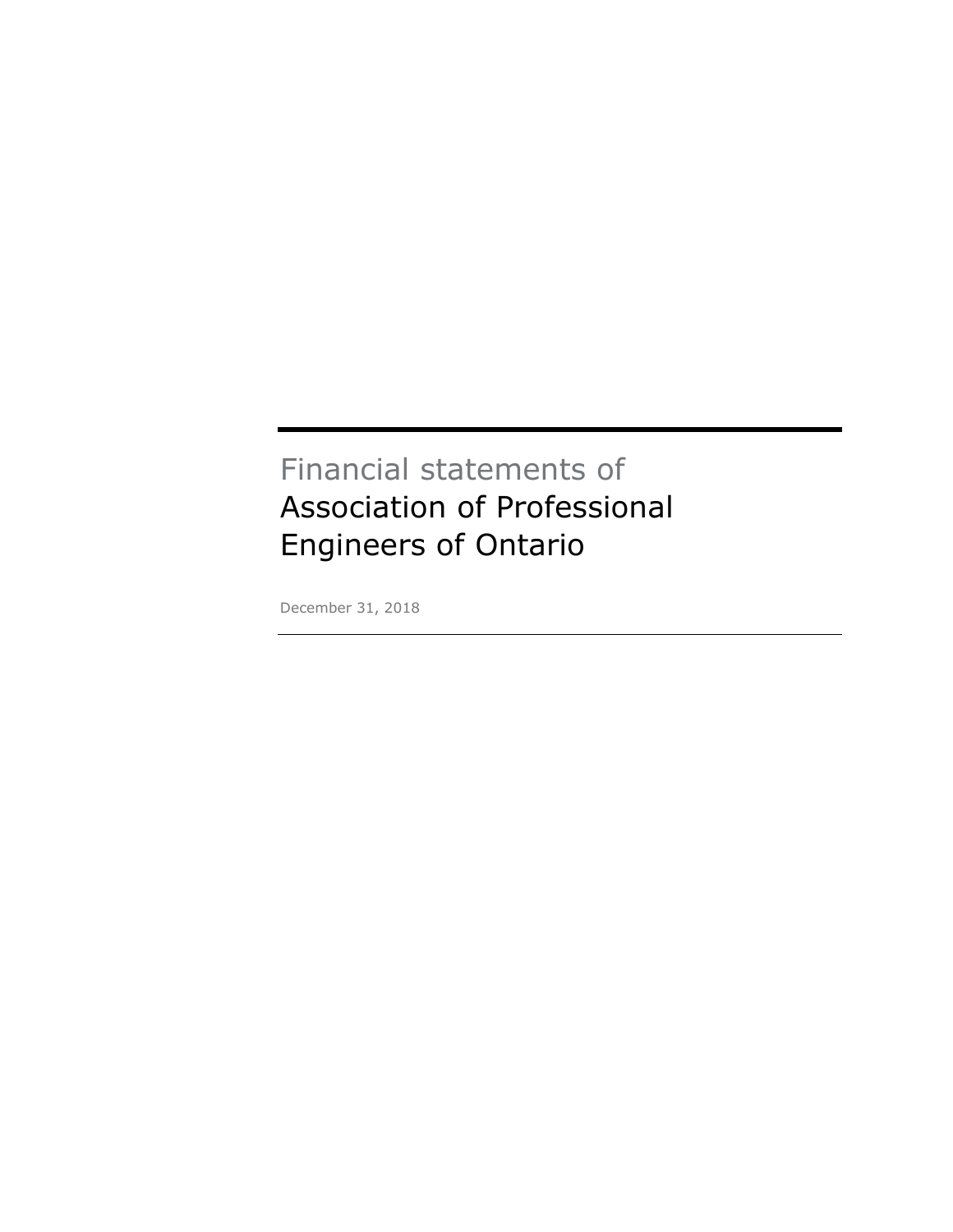| Independent Auditor's Report                             | $1 - 2$  |
|----------------------------------------------------------|----------|
| Statement of revenue, expenses and changes in net assets | 3        |
| Balance sheet                                            | 4        |
| Statement of cash flows                                  | 5.       |
| Notes to the financial statements                        | $6 - 14$ |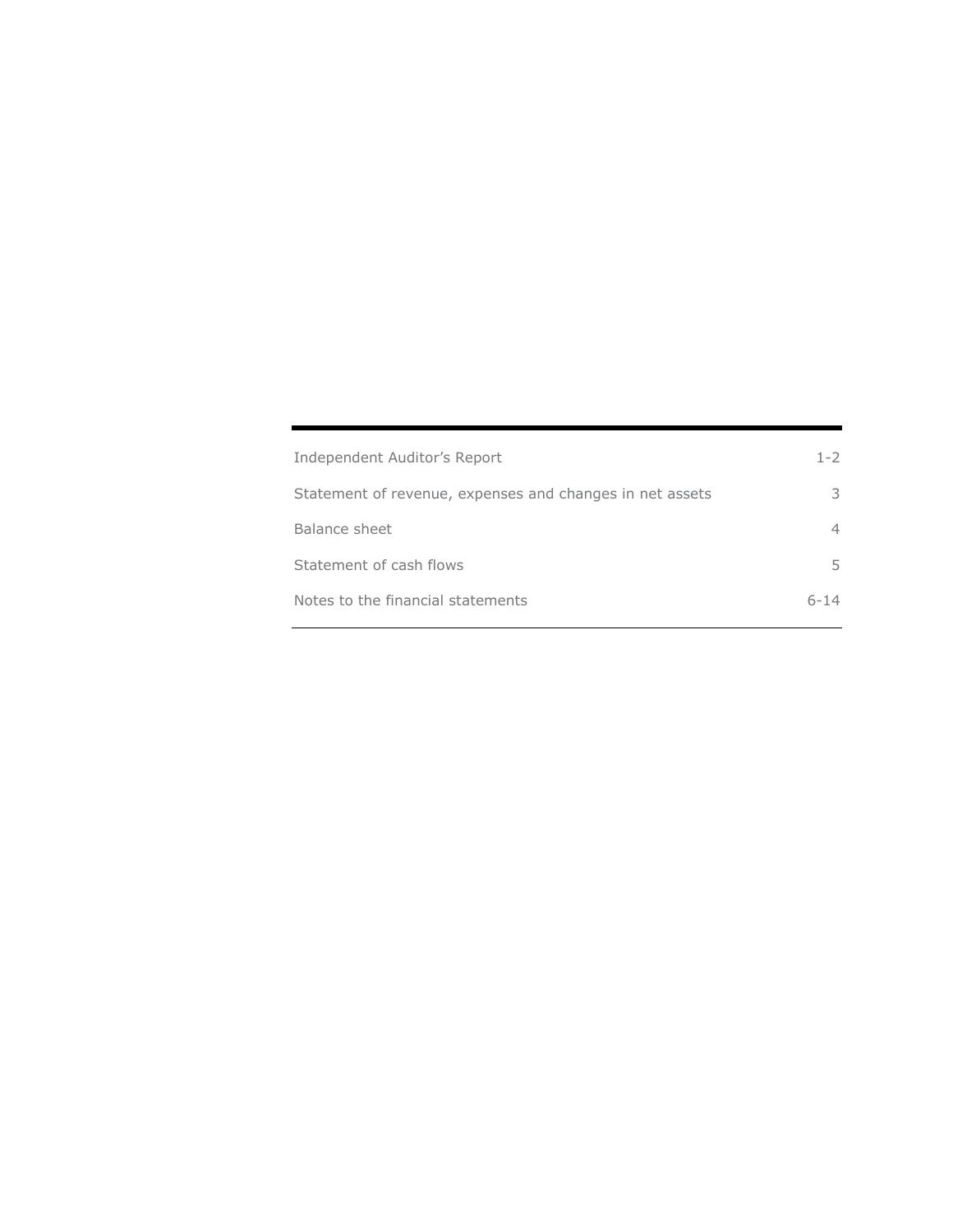# **Deloitte**.

Deloitte LLP 400 Applewood Crescent Suite 500 Vaughan ON L4K 0C3 Canada

Tel: 416-601-6150 Fax: 416-601-6151 www.deloitte.ca

# **Independent Auditor's Report**

To the Members of Association of Professional Engineers of Ontario

#### **Opinion**

We have audited the accompanying financial statements of the Association of Professional Engineers of Ontario which comprise the balance sheet at December 31, 2018, and the statements of revenue, expenses and changes in net assets and cash flows for the year then ended, and notes to the financial statements, including a summary of significant accounting policies (collectively referred to as the "financial statements").

In our opinion, the accompanying financial statements present fairly, in all material respects, the financial position of the Association of Professional Engineers of Ontario as at December 31, 2018, and the results of its operations and its cash flows for the year then ended in accordance with Canadian accounting standards for not-for-profit organizations.

#### **Basis for Opinion**

We conducted our audit in accordance with Canadian generally accepted auditing standards ("Canadian GAAS"). Our responsibilities under those standards are further described in the *Auditor's Responsibilities for the Audit of the Financial Statements* section of our report. We are independent of the Association of Professional Engineers of Ontario in accordance with the ethical requirements that are relevant to our audit of the financial statements in Canada, and we have fulfilled our other ethical responsibilities in accordance with these requirements. We believe that the audit evidence we have obtained is sufficient and appropriate to provide a basis for our audit opinion.

#### **Responsibilities of Management and those Charged with Governance for the Financial Statements**

Management is responsible for the preparation and fair presentation of the financial statements in accordance with Canadian accounting standards for not-for-profit organizations, and for such internal control as management determines is necessary to enable the preparation of financial statements that are free from material misstatement, whether due to fraud or error.

In preparing the financial statements, management is responsible for assessing the Association of Professional Engineers of Ontario's ability to continue as a going concern, disclosing, as applicable, matters related to going concern and using the going concern basis of accounting unless management either intends to liquidate the Association of Professional Engineers of Ontario or to cease operations, or has no realistic alternative but to do so.

The Audit Committee is responsible for overseeing the Association of Professional Engineers of Ontario's financial reporting process.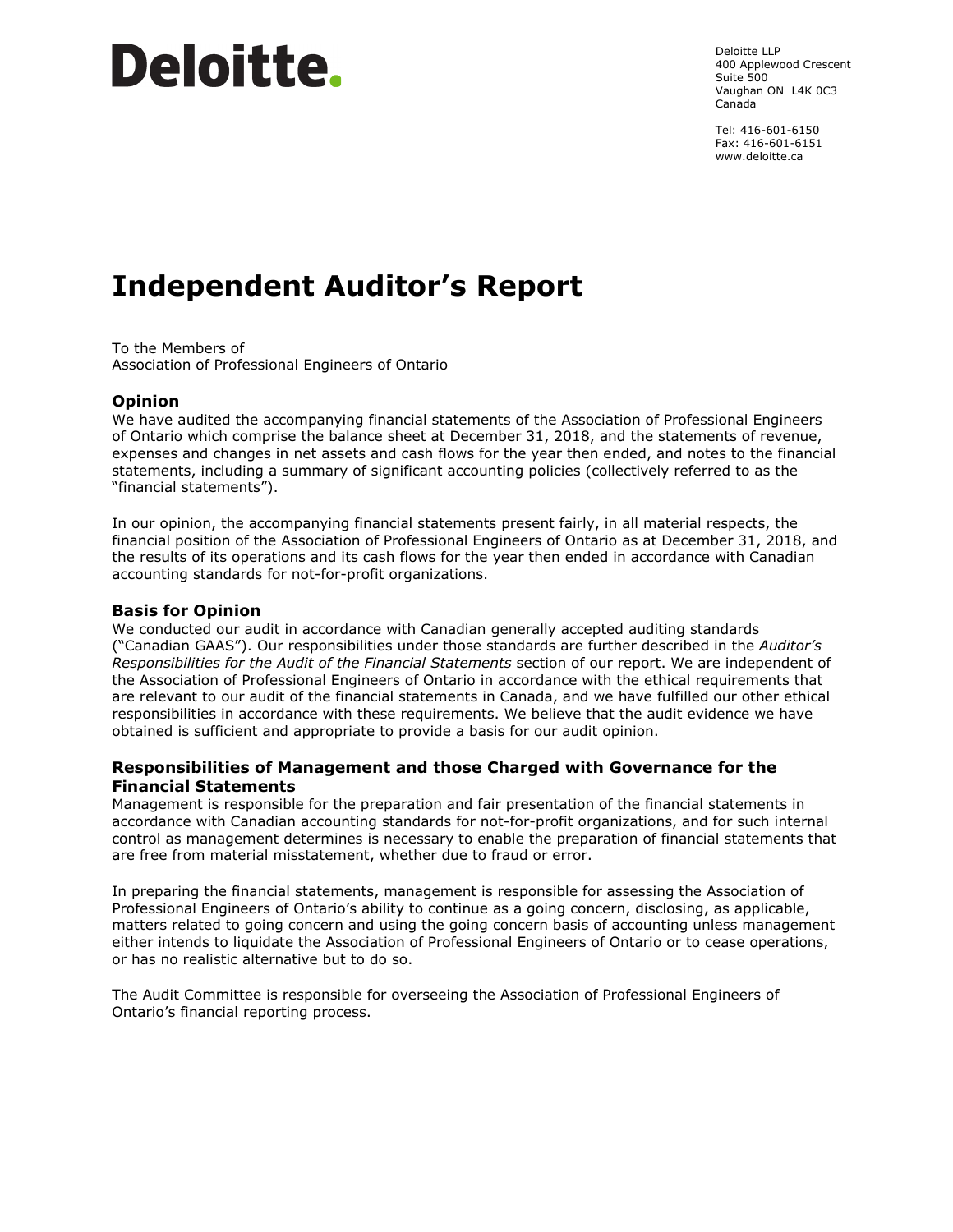#### **Auditor's Responsibilities for the Audit of the Financial Statements**

Our objectives are to obtain reasonable assurance about whether the financial statements as a whole are free from material misstatement, whether due to fraud or error, and to issue an auditor's report that includes our opinion. Reasonable assurance is a high level of assurance, but is not a guarantee that an audit conducted in accordance with Canadian GAAS will always detect a material misstatement when it exists. Misstatements can arise from fraud or error and are considered material if, individually or in the aggregate, they could reasonably be expected to influence the economic decisions of users taken on the basis of these financial statements.

As part of an audit in accordance with Canadian GAAS, we exercise professional judgment and maintain professional skepticism throughout the audit. We also:

- Identify and assess the risks of material misstatement of the financial statements, whether due to fraud or error, design and perform audit procedures responsive to those risks, and obtain audit evidence that is sufficient and appropriate to provide a basis for our opinion. The risk of not detecting a material misstatement resulting from fraud is higher than for one resulting from error, as fraud may involve collusion, forgery, intentional omissions, misrepresentations, or the override of internal control.
- Obtain an understanding of internal control relevant to the audit in order to design audit procedures that are appropriate in the circumstances, but not for the purpose of expressing an opinion on the effectiveness of the Association of Professional Engineers of Ontario's internal control.
- Evaluate the appropriateness of accounting policies used and the reasonableness of accounting estimates and related disclosures made by management.
- Conclude on the appropriateness of management's use of the going concern basis of accounting and, based on the audit evidence obtained, whether a material uncertainty exists related to events or conditions that may cast significant doubt on the Association of Professional Engineers of Ontario's ability to continue as a going concern. If we conclude that a material uncertainty exists, we are required to draw attention in our auditor's report to the related disclosures in the financial statements or, if such disclosures are inadequate, to modify our opinion. Our conclusions are based on the audit evidence obtained up to the date of our auditor's report. However, future events or conditions may cause the Association of Professional Engineers of Ontario to cease to continue as a going concern.
- Evaluate the overall presentation, structure and content of the financial statements, including the disclosures, and whether the financial statements represent the underlying transactions and events in a manner that achieves fair presentation.

We communicate with those charged with governance regarding, among other matters, the planned scope and timing of the audit and significant audit findings, including any significant deficiencies in internal control that we identify during our audit.

Deloitte LLP

Chartered Professional Accountants Licensed Public Accountants March 22, 2019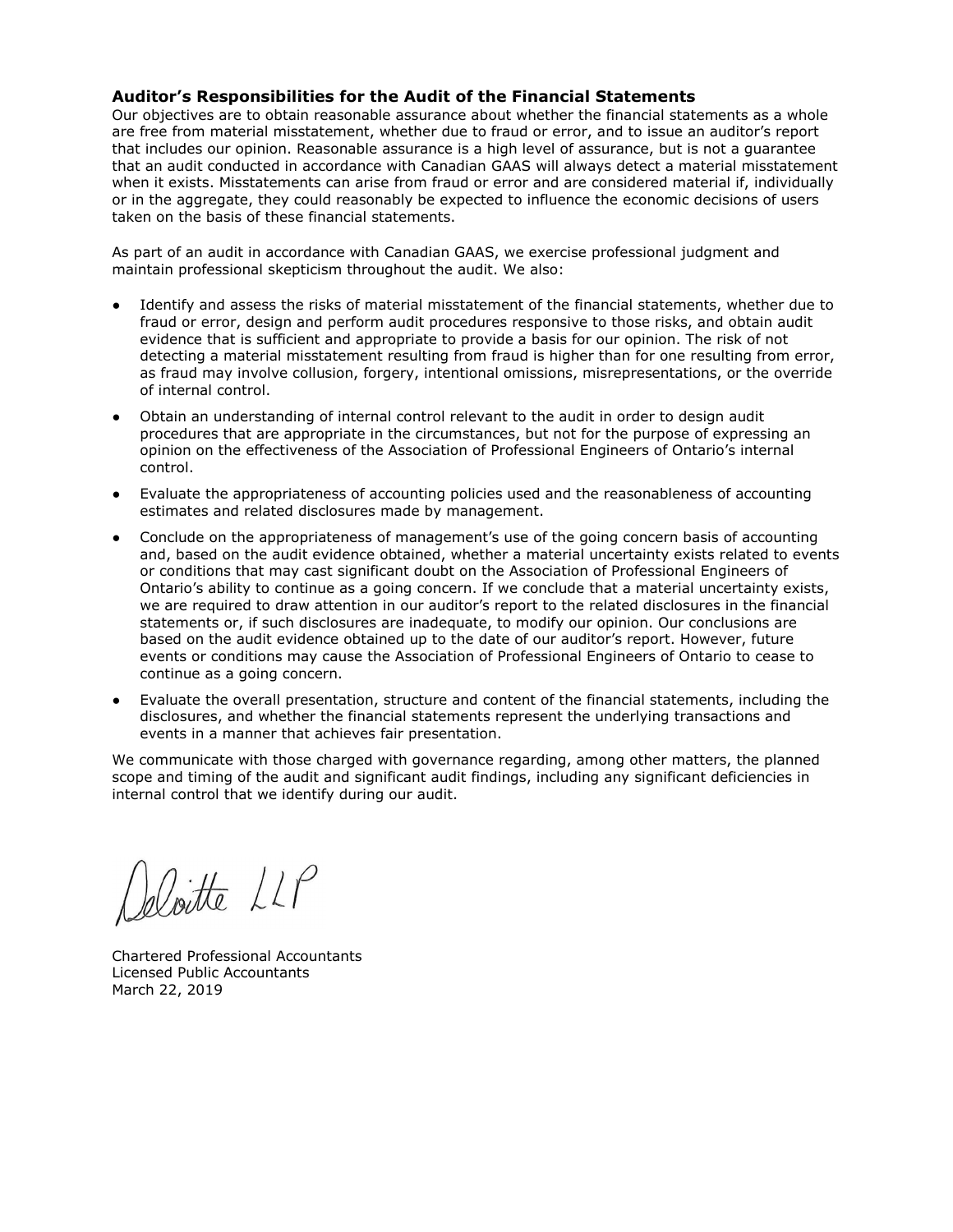## **Association of Professional Engineers of Ontario**

**Statement of revenue, expenses and changes in net assets** Year ended December 31, 2018

|                                              | <b>Notes</b> | 2018<br>\$ | 2017<br>\$ |
|----------------------------------------------|--------------|------------|------------|
|                                              |              |            |            |
| <b>Revenue</b>                               |              |            |            |
| P. Eng revenue                               |              | 15,731,903 | 15,444,463 |
| Application, registration, examination and   |              |            |            |
| other fees                                   |              | 6,966,526  | 6,450,742  |
| <b>Building operations</b>                   | 4            | 2,058,844  | 2,386,379  |
| Advertising income                           |              | 270,005    | 269,958    |
| Investment income                            |              | 64,460     | 287,341    |
|                                              |              | 25,091,738 | 24,838,883 |
| <b>Expenses</b>                              |              |            |            |
| Staff salaries and benefits/retiree          |              |            |            |
| future benefits                              | 9            | 11,778,442 | 11,742,284 |
| <b>Building operations</b>                   | 4            | 2,494,427  | 2,401,801  |
| Purchased services                           |              | 1,620,259  | 1,492,430  |
| Amortization                                 |              | 1,210,440  | 1,280,598  |
| Legal (corporate, prosecution and tribunal)  |              | 1,072,994  | 913,788    |
| Engineers Canada                             |              | 982,774    | 960,080    |
| Computers and telephone                      |              | 968,239    | 854,024    |
| Occupancy costs                              | 4            | 885,083    | 817,268    |
| Chapters                                     | 13           | 817,850    | 887,498    |
| Volunteer expenses                           |              | 726,230    | 738,032    |
| <b>Transaction fees</b>                      |              | 544,817    | 536,201    |
| Postage and courier                          |              | 529,756    | 638,415    |
| Contract staff                               |              | 305,197    | 189,353    |
| Consultants                                  |              | 235,196    | 459,679    |
| Recognition, grants and awards               |              | 141,498    | 178,010    |
| Office supplies                              |              | 134,263    | 132,120    |
| Insurance                                    |              | 127,030    | 116,481    |
| Printing                                     |              | 102,310    | 113,406    |
| Advertising                                  |              | 99,268     | 156,729    |
| Staff expenses                               |              | 88,055     | 100,522    |
| Professional development                     |              | 86,057     | 120,985    |
|                                              |              | 24,950,185 | 24,829,704 |
| Excess of revenue over expenses before       |              |            |            |
| the undernoted                               |              | 141,553    | 9,179      |
| Council discretionary reserve expenses       | 8            | 18,472     | 34,967     |
| Excess (deficiency) of revenue over expenses |              | 123,081    | (25, 788)  |
| Remeasurement and other items                |              | 934,800    | 80,755     |
| Net assets, beginning of year                |              | 16,094,555 | 16,039,588 |
| Net assets, end of year                      |              | 17,152,436 | 16,094,555 |

The accompanying notes are an integral part of the financial statements.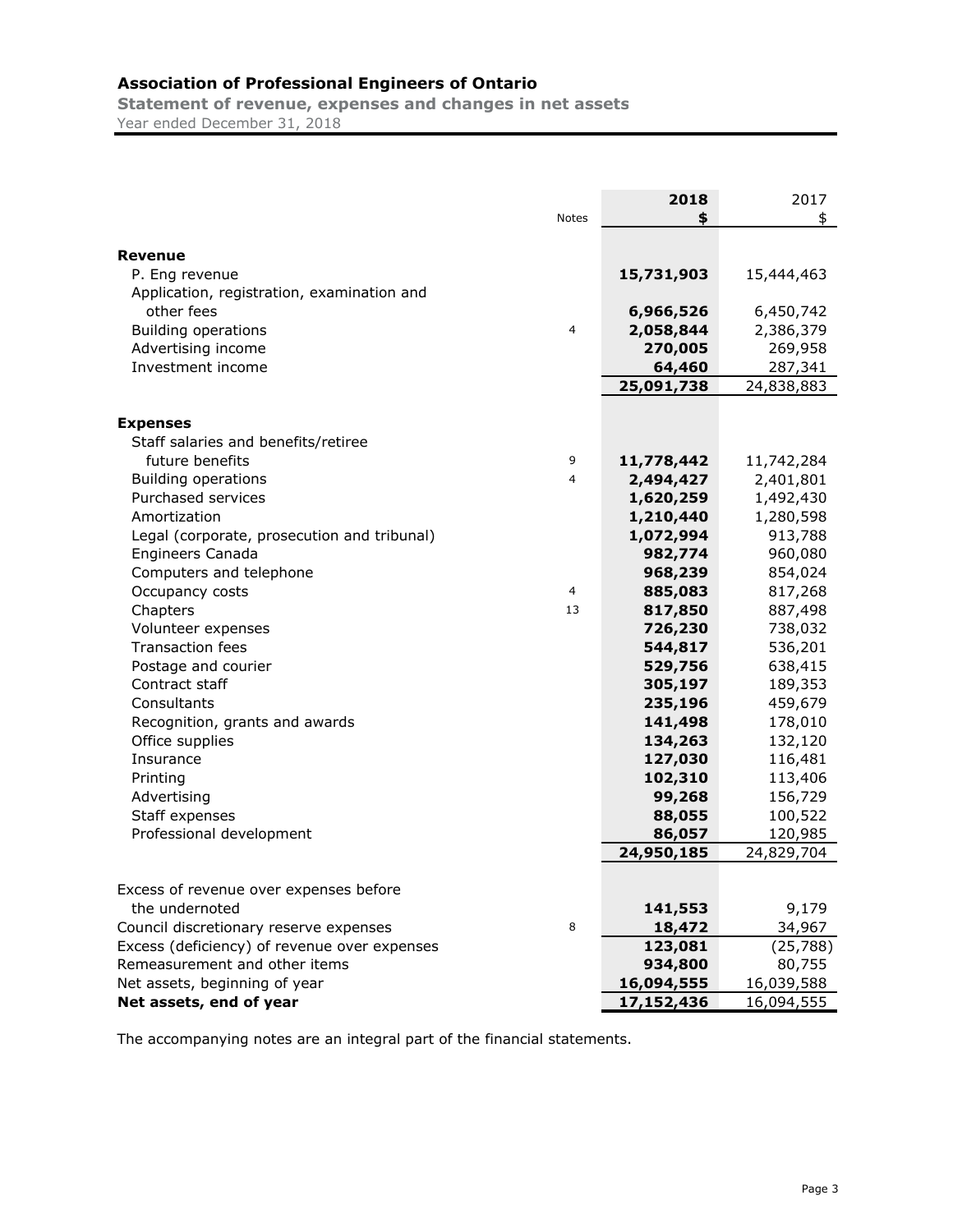# **Association of Professional Engineers of Ontario**

**Balance sheet** As at December 31, 2018

|                                                  | <b>Notes</b>   | 2018<br>\$ | 2017<br>\$ |
|--------------------------------------------------|----------------|------------|------------|
| <b>Assets</b>                                    |                |            |            |
| Current assets                                   |                |            |            |
| Cash in interest bearing accounts                |                | 2,773,438  | 2,353,902  |
| Marketable securities, at fair value             |                | 6,819,008  | 6,806,699  |
| Accounts receivable                              |                | 433,467    | 426,729    |
| Prepaid expenses and deposits                    |                | 404,162    | 389,089    |
| Other assets                                     |                | 456,308    | 401,256    |
|                                                  |                | 10,886,383 | 10,377,675 |
|                                                  |                |            |            |
| Capital assets                                   | 3              | 34,615,613 | 35,078,815 |
|                                                  |                | 45,501,996 | 45,456,490 |
| <b>Liabilities</b><br><b>Current liabilities</b> |                |            |            |
| Accounts payable and accrued liabilities         | 15             | 2,215,435  | 1,787,457  |
| Fees in advance and deposits                     |                | 9,250,525  | 9,048,378  |
| Current portion of long-term debt                | 5              | 5,607,000  | 980,000    |
|                                                  |                | 17,072,960 | 11,815,835 |
| Long-term                                        |                |            |            |
| Long-term debt                                   | 5              |            | 5,607,000  |
| Employee future benefits                         | 6              | 11,276,600 | 11,939,100 |
|                                                  |                | 28,349,560 | 29,361,935 |
| Net assets                                       | $\overline{7}$ | 17,152,436 | 16,094,555 |
| <b>Total liabilities and net assets</b>          |                | 45,501,996 | 45,456,490 |
|                                                  |                |            |            |
| Contingencies                                    | 16             |            |            |

The accompanying notes are an integral part of the financial statements.

Approved by the Council

\_\_\_\_\_\_\_\_\_\_\_\_\_\_\_\_\_\_\_\_\_\_\_\_\_\_\_\_\_\_\_\_\_\_\_ Director

\_\_\_\_\_\_\_\_\_\_\_\_\_\_\_\_\_\_\_\_\_\_\_\_\_\_\_\_\_\_\_\_\_\_\_ Director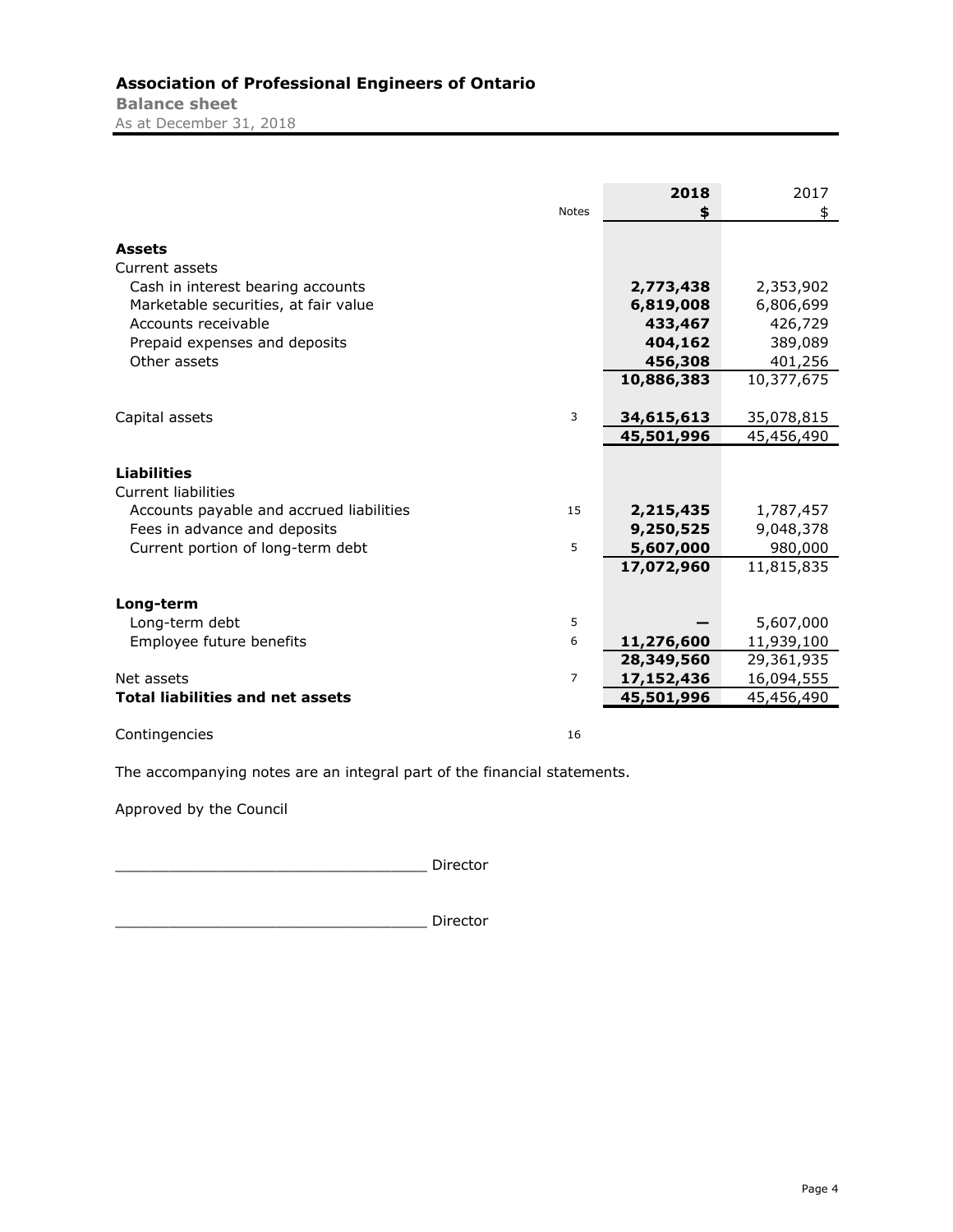# **Association of Professional Engineers of Ontario**

**Statement of cash flows** Year ended December 31, 2018

|                                                |              | 2018        | 2017          |
|------------------------------------------------|--------------|-------------|---------------|
|                                                | <b>Notes</b> | \$          | \$            |
| <b>Operating activities</b>                    |              |             |               |
| Excess (deficiency) of revenue over expenses   |              | 123,081     | (25, 788)     |
| Add (deduct) items not affecting cash          |              |             |               |
| Amortization                                   |              | 2,208,919   | 2,232,686     |
| Amortization - other assets                    |              | 77,339      | 68,852        |
| Employee future benefits expensed              |              | 1,222,000   | 1,218,555     |
| Change in unrealized losses (gains) on         |              |             |               |
| marketable securities                          |              | 181,017     | (190, 013)    |
| (Gains) Losses on disposal of marketable       |              |             |               |
| securities                                     |              | (24,005)    | 71,931        |
|                                                |              | 3,788,351   | 3,376,223     |
| Change in non-cash working capital items       | 10           | 608,314     | 107,844       |
|                                                |              | 4,396,665   | 3,484,067     |
|                                                |              |             |               |
| <b>Financing activities</b>                    |              |             |               |
| Repayment of mortgage                          |              | (980,000)   | (952,000)     |
| Contributions to employee future benefit plans |              | (949, 700)  | (1, 173, 200) |
|                                                |              | (1,929,700) | (2, 125, 200) |
| <b>Investing activities</b>                    |              |             |               |
| Net change in marketable securities            |              | (169, 321)  | (135, 971)    |
| Additions to capital assets                    |              | (1,745,717) | (249, 576)    |
| Additions to other assets                      |              | (132, 391)  | (68, 743)     |
|                                                |              | (2,047,429) | (454,290)     |
|                                                |              |             |               |
| Increase in cash                               |              | 419,536     | 904,577       |
| Cash, beginning of year                        |              | 2,353,902   | 1,449,325     |
| Cash, end of year                              |              | 2,773,438   | 2,353,902     |

The accompanying notes are an integral part of the financial statements.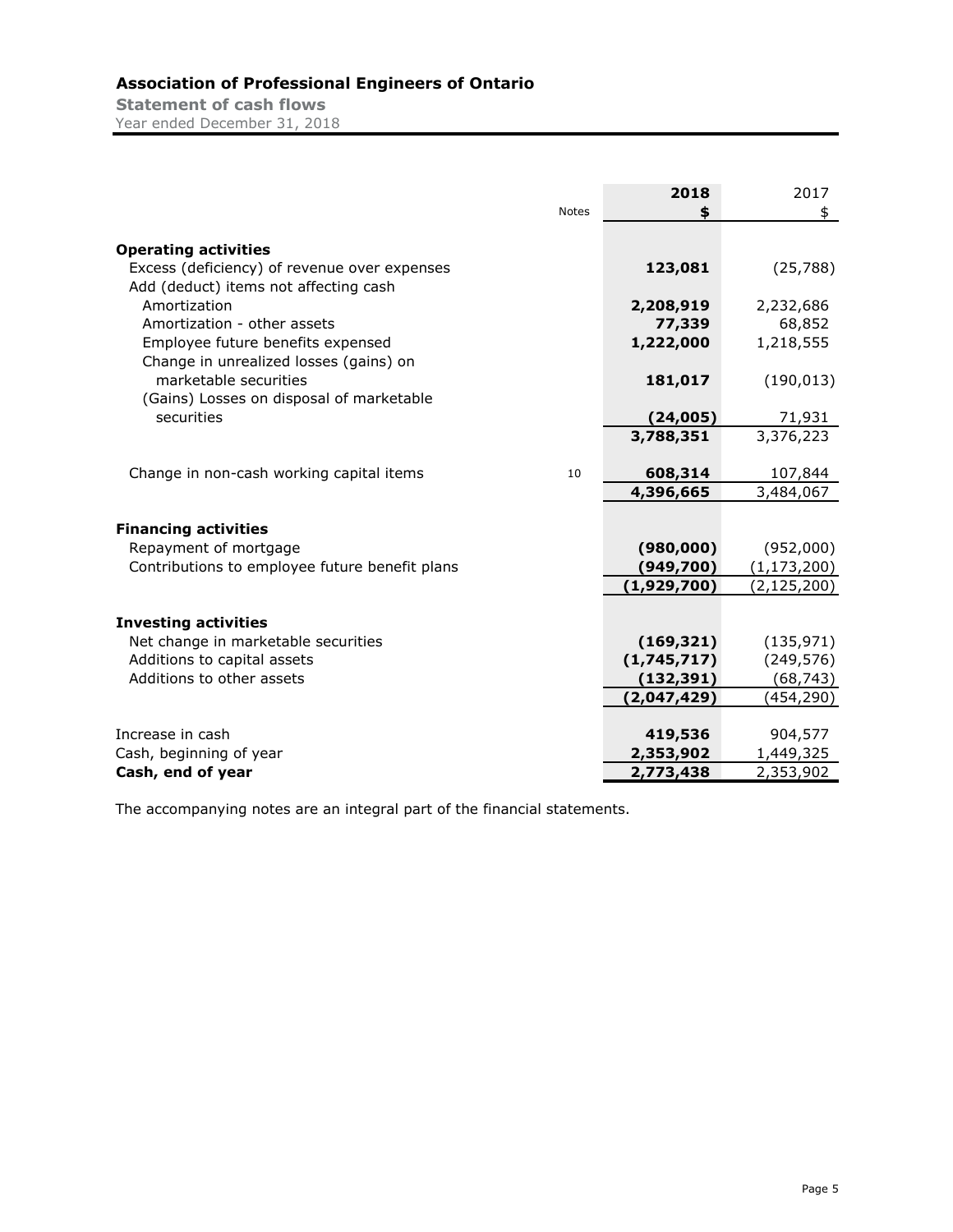#### **1. Nature of operations**

The Association of Professional Engineers of Ontario ("PEO") was incorporated by an Act of the Legislature of the Province of Ontario. Its principal activities include regulating the practice of professional engineering, and establishing and maintaining standards of knowledge, skill and ethics among its members in order to protect the public interest. As a not-for-profit professional membership organization, it is exempt from tax under section 149(1) of the Income Tax Act.

#### **2. Significant accounting policies**

These financial statements have been prepared in accordance with Canadian accounting standards for not-for-profit organizations and reflect the following accounting policies:

#### *a) Financial instruments*

PEO initially recognizes financial instruments at fair value and subsequently measures them at each reporting date, as follows:

| Asset/liability                          | Measurement    |
|------------------------------------------|----------------|
| Cash and marketable securities           | Fair value     |
| Accounts receivable                      | Amortized cost |
| Accounts payable and accrued liabilities | Amortized cost |
| Long-term debt                           | Amortized cost |

Financial assets measured at amortized cost are assessed at each reporting date for indications of impairment. If such impairment exists the financial asset shall be written down and the resulting impairment loss shall be recognized in the statement of revenue, expenses and changes in net assets for the period.

Transaction costs are expensed as incurred.

#### *b) Hedge accounting*

PEO entered into an interest rate swap in order to reduce the impact of fluctuating interest rates on its long-term debt. The policy of PEO is not to enter into interest rate swap agreements for trading or speculative purposes.

The interest rate swap held by PEO is eligible for hedge accounting. To be eligible for hedge accounting, an instrument must meet certain criteria with respect to identification, designation and documentation. In addition, the critical terms of the derivative financial instrument must match the specific terms and conditions of the hedged item. The fair value of derivative instruments eligible and qualifying for hedge accounting is generally not recognized on the balance sheet. Gains and losses on such instruments are recognized in the statement of revenue, expenses and changes in net assets in the same period as those of the hedged item.

Interest on the hedged item is recognized using the instrument's stated interest rate plus or minus amortization of any initial premium or discount and any financing fees and transaction costs. Net amounts receivable or payable on the interest rate swap are recorded on the accrual basis of accounting and are recognized as an adjustment to interest on the hedged item in the period in which they accrue.

PEO may only discontinue hedge accounting when one of the following situations arises:

- (i) The hedged item or the hedging item ceases to exist other than as designated and documented;
- (ii) The critical terms of the hedging item cease to match those of the hedged item, including, but not limited to, when it becomes probable that an interest-bearing asset or liability hedged with an interest rate swap will be prepaid.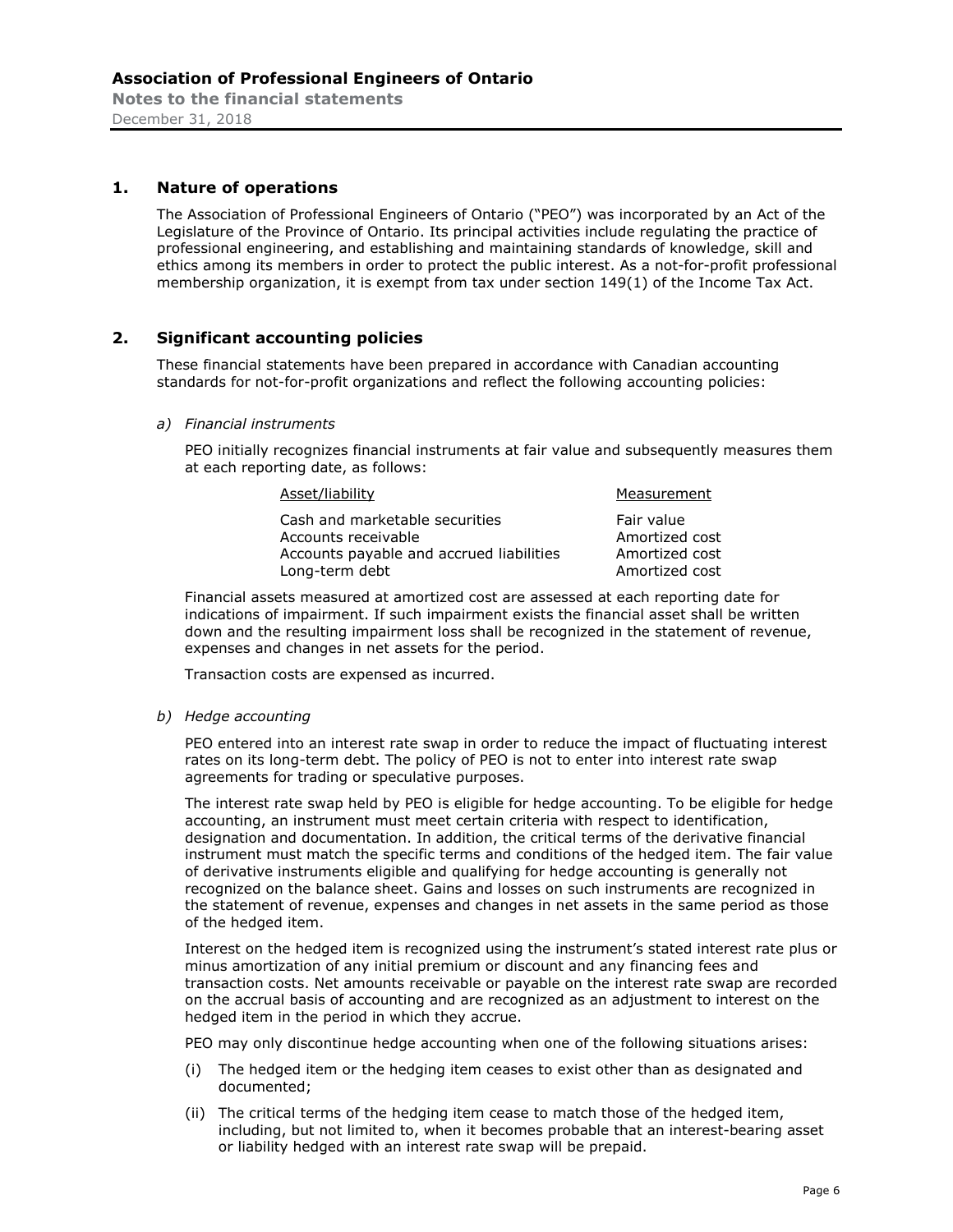#### **2. Significant accounting policies (continued)**

#### *b) Hedge accounting (continued)*

When a hedging item ceases to exist, any gain or loss incurred on the termination of the hedging item is recognized as an adjustment of the carrying amount of the hedged item.

When a hedged item ceases to exist, the critical terms of the hedging item cease to match those of the hedged item, or it is no longer probable that an anticipated transaction will occur in the amount designated or within 30 days of the maturity date of the hedging item, any gain or loss is recognized in net income.

#### *c) Revenue recognition*

License fee revenue, excluding the portion related to the Building Fund, is recognized as revenue on a monthly basis over the license period. Building Fund revenue is recognized as revenue at the commencement of the license period. Other revenues are recognized when the related services are provided.

#### *d) Donated services*

The Association receives substantial donated services from its membership through participation on council and committees and as chapter executives. Donations of services are not recorded in the accounts of the Association.

#### *e) Employee future benefits*

#### *Pension plans*

The cost of PEO's defined benefit pension plans is determined periodically by independent actuaries using the projected benefit method prorated on service. PEO uses the most recently completed actuarial valuation prepared for funding purposes (but not one prepared using a solvency, wind-up, or similar valuation basis) for measuring its defined benefit pension plan obligations. A funding valuation is prepared in accordance with pension legislation and regulations, generally to determine required cash contributions to the plan.

#### *Other non-pension plan benefits*

The cost of PEO's non-pension defined benefit plan is determined periodically by independent actuaries. PEO uses an accounting actuarial valuation performed once every year for measuring its non-pension defined benefit plan obligations. The valuation is based on the projected benefit method prorated on service.

For all defined benefit plans PEO recognizes:

- (i) The defined benefit obligation, net of the fair value of any plan assets, adjusted for any valuation in the statement of changes in net assets;
- (ii) The cost of the plan for the year.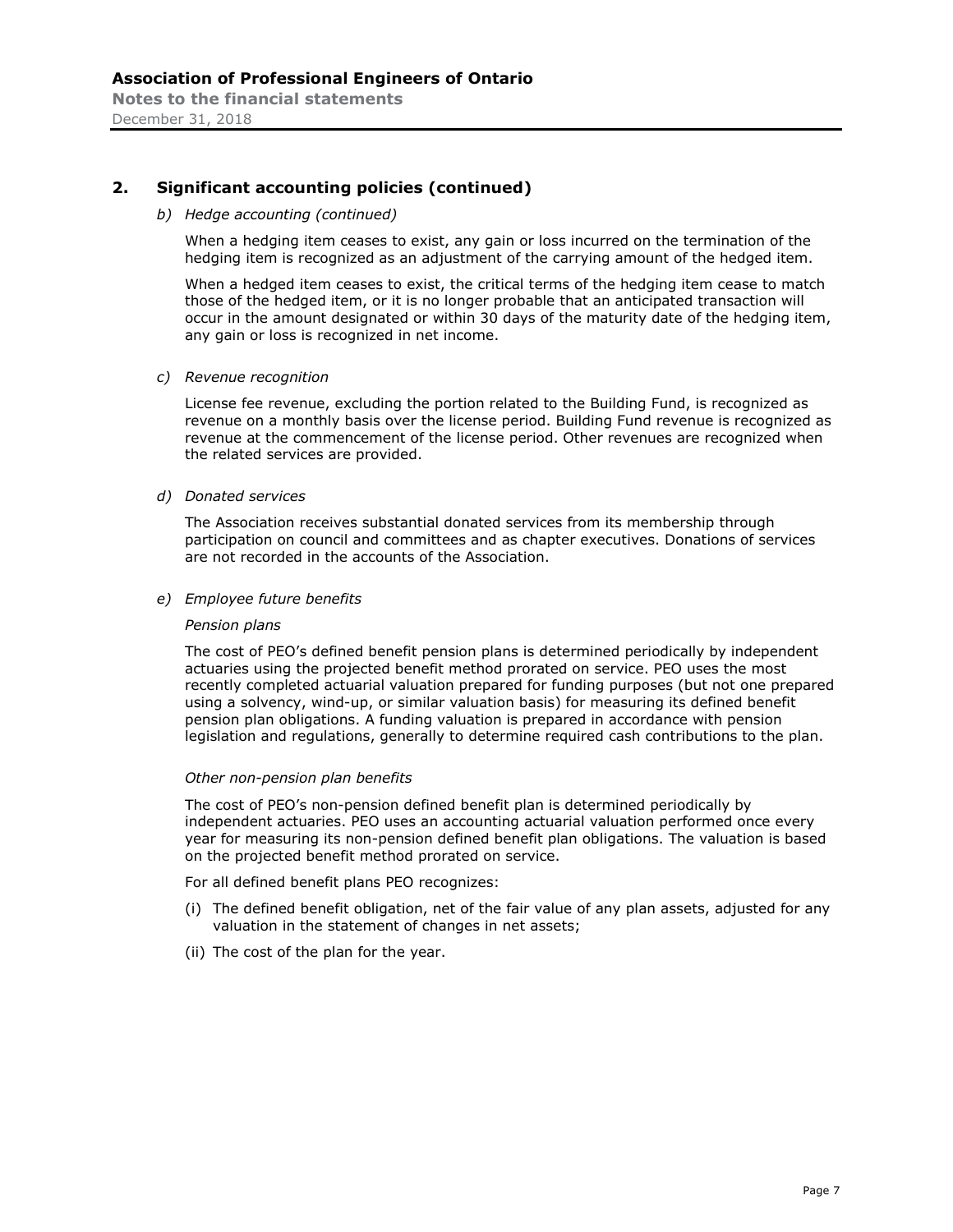#### **2. Significant accounting policies (continued)**

#### *f) Capital assets*

Capital assets are recorded at cost. Amortization is calculated on the straight-line basis at the following annual rates.

| <b>Building</b>                             | 2%          |
|---------------------------------------------|-------------|
| Building improvements - PEO                 | 5%          |
| Building improvements - common area         | 3.3% to 10% |
| Building improvements - non-recoverable     | 10% to 20%  |
| Computer hardware and software              | 33%         |
| Furniture, fixtures and telephone equipment | 10%         |
| Audio visual                                | 20%         |

The Association's investment in capital assets is included as part of Net assets on the Balance sheet.

#### *g) Use of estimates*

The preparation of financial statements in conformity with Canadian accounting standards for not-for-profit organizations requires management to make estimates and assumptions that affect the reported amounts of assets and liabilities and disclosure of contingent assets and liabilities at the date of the financial statements and the reported amounts of revenue and expenses during the reporting period. Actual results could differ from those estimates. Accounts requiring significant estimates and assumptions include capital assets, accrued liabilities, and employee future benefits.

#### **3. Capital assets**

|                                         |            |              | 2018            | 2017       |
|-----------------------------------------|------------|--------------|-----------------|------------|
|                                         |            | Accumulated  | <b>Net book</b> | Net book   |
|                                         | Cost       | amortization | value           | value      |
|                                         |            |              | S               |            |
|                                         |            |              |                 |            |
| <b>Building</b>                         | 19,414,668 | 3,807,780    | 15,606,888      | 15,995,181 |
| Building improvements - PEO             | 8,939,501  | 3,342,895    | 5,596,606       | 6,030,579  |
| Building improvements - common area     | 10,556,393 | 3,615,416    | 6,940,977       | 6,656,006  |
| Building improvements - non recoverable | 359,676    | 22,770       | 336,906         |            |
| Land                                    | 4,366,303  |              | 4,366,303       | 4,366,303  |
| Computer hardware and                   |            |              |                 |            |
| software                                | 4,786,864  | 3,735,380    | 1,051,484       | 1,504,923  |
| Furniture, fixtures and                 |            |              |                 |            |
| telephone equipment                     | 1,438,058  | 1,138,884    | 299,174         | 411,827    |
| Audio visual                            | 1,008,316  | 935,591      | 72,725          | 112,913    |
| Work-in-progress                        | 344,550    |              | 344,550         | 1,083      |
|                                         | 51,214,329 | 16,598,716   | 34,615,613      | 35,078,815 |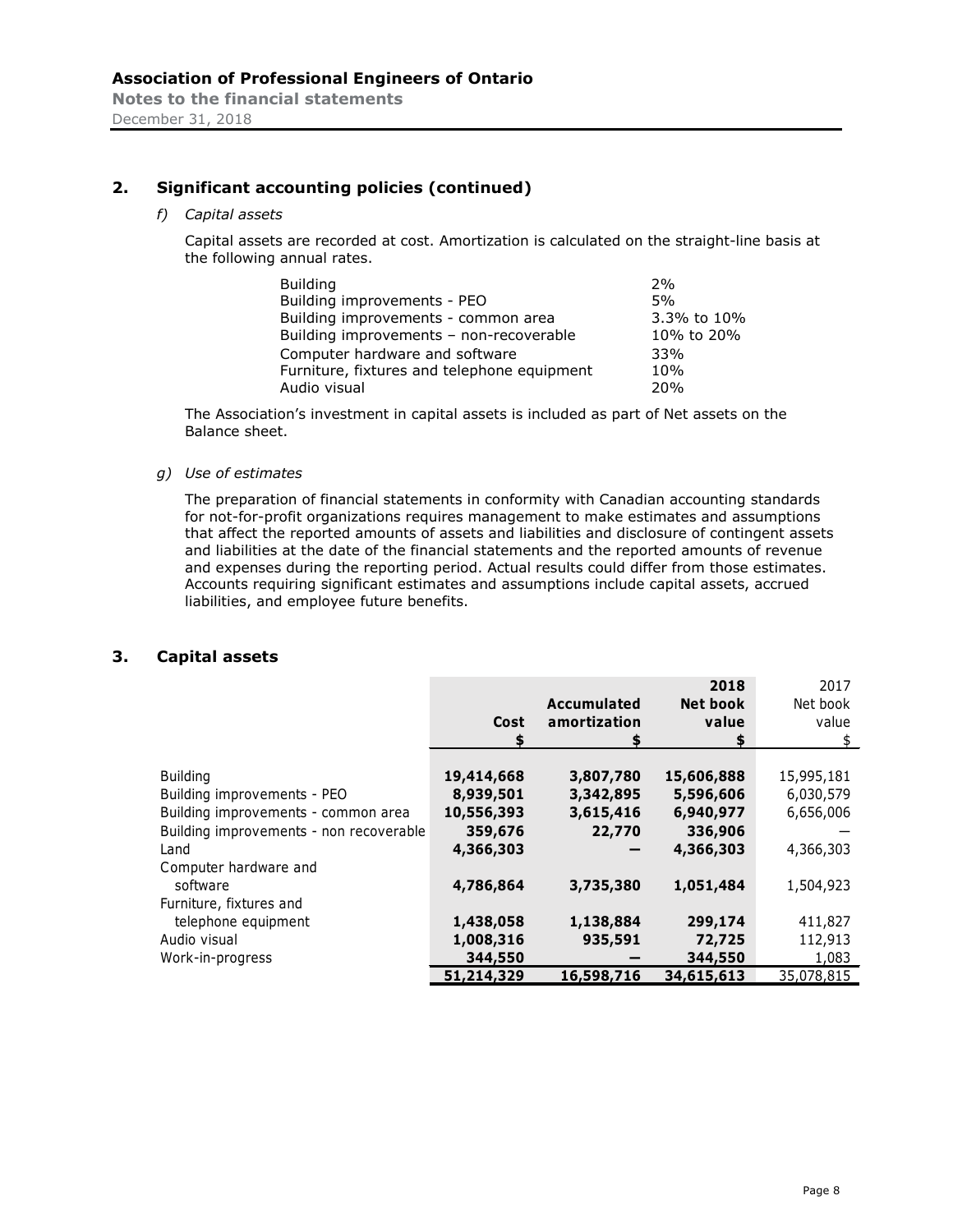#### **4. Building operations**

PEO maintains accounting records for the property located at 40 Sheppard Avenue West, Toronto, ON as a stand-alone operation for internal purposes. The results of the operation of the building, prior to the elimination of recoveries and expenses related to PEO, are as follows:

|                                           | 2018       | 2017      |
|-------------------------------------------|------------|-----------|
|                                           |            | \$        |
|                                           |            |           |
| Revenue                                   |            |           |
| Rental                                    | 727,943    | 804,236   |
| Operating cost recoverable - tenants      | 1,047,173  | 1,313,369 |
| Parking                                   | 143,700    | 139,259   |
| Miscellaneous                             | 140,028    | 129,515   |
|                                           | 2,058,844  | 2,386,379 |
| Operating cost recoverable - PEO          | 812,793    | 729,089   |
|                                           | 2,871,637  | 3,115,468 |
|                                           |            |           |
| Recoverable expenses                      |            |           |
| Utilities                                 | 574,521    | 534,901   |
| Amortization                              | 587,416    | 563,795   |
| Property taxes                            | 445,156    | 442,424   |
| Payroll                                   | 253,104    | 253,104   |
| Janitorial                                | 214,395    | 190,665   |
| Repairs and maintenance                   | 193,615    | 159,577   |
| Property management and advisory fees     | 59,244     | 86,977    |
| Security                                  | 37,372     | 4,798     |
| Administrative                            | 25,034     | 23,119    |
| Road and ground                           | 24,227     | 20,693    |
| Insurance                                 | 18,711     | 18,247    |
|                                           | 2,432,795  | 2,298,300 |
|                                           |            |           |
| Other expenses                            |            |           |
| Interest expense on note and loan payable | 301,269    | 348,006   |
| Amortization of building                  | 388,293    | 388,293   |
| Amortization of deferred costs            | 77,339     | 68,852    |
| Amortization of tenant inducements        | 22,770     |           |
| Other non-recoverable expenses            | 84,754     | 27,439    |
|                                           | 874,425    | 832,590   |
|                                           | 3,307,220  | 3,130,890 |
| (Deficiency) of revenue over expenses     | (435, 583) | (15, 422) |

For purposes of the statement of revenue, expenses and changes in net assets, the operating costs recoverable from PEO of \$812,793 (2017 - \$729,089) have been eliminated. The portion of costs allocated to PEO is reallocated from Building operations and is included in Occupancy costs on the statement of revenue, expenses and changes in net assets.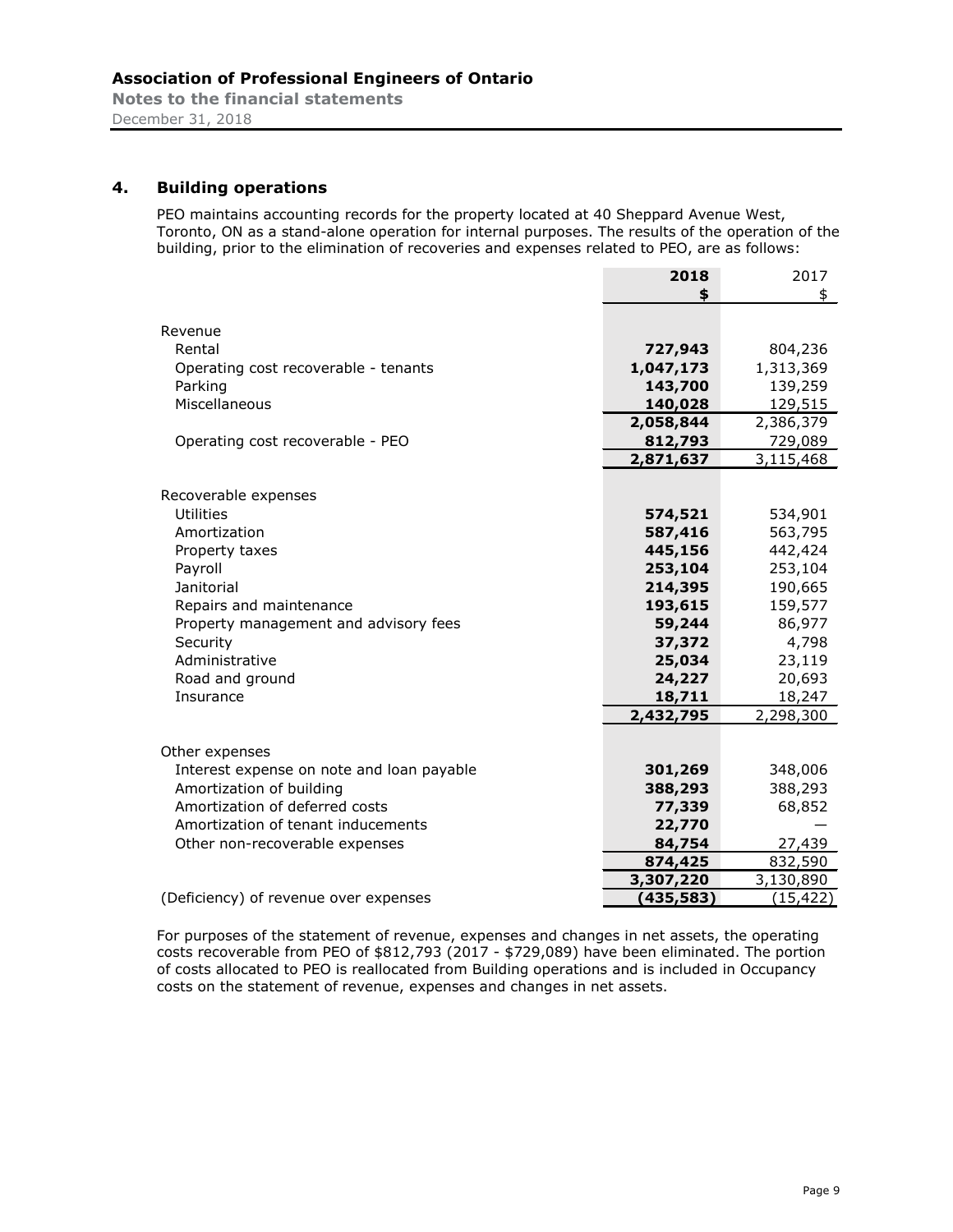### **4. Building operations (continued)**

|                             | 2018       | 2017       |
|-----------------------------|------------|------------|
|                             |            |            |
|                             |            |            |
| Building revenue per above  | 2,871,637  | 3,115,468  |
| Eliminated PEO portion      | (812, 793) | (729, 089) |
|                             | 2,058,844  | 2,386,379  |
|                             |            |            |
| Building expenses per above | 3,307,220  | 3,130,890  |
| Eliminated PEO portion      | (812, 793) | (729, 089) |
|                             | 2,494,427  | 2,401,801  |
|                             |            |            |

#### **5. Building financing**

In 2009, the Association financed \$14,100,000 of the cost of its building acquisition with a credit facility from the Bank of Montreal, Capital Markets Division. The facility is secured by a first mortgage on the property located at 40 Sheppard Avenue West, a general security agreement, and a general assignment of tenant leases. The facility is repayable in monthly installments of principal plus interest maturing on March 11, 2019 and bears a floating interest rate based on variable bankers' acceptances. The Association entered into a swap agreement related to this loan, whereby the floating rate debt is swapped for a fixed rate debt with an interest rate of 4.95% and settled on a net basis. The Notional value of the swap is \$14,100,000. The start date of the swap was March 11, 2009 with a maturity date of March 11, 2019.

Effective March 11, 2019 upon maturity, the facility converted to a floating rate loan at prime plus 1% (which is 4.95%). The Association is currently in negotiations with various financial institutions to refinance the debt in a long-term facility. The balance outstanding at December 31, 2018 is \$5,607,000.

#### **6. Employee future benefits**

The Association's pension plans and post-retirement benefits plan covering participating employees (full time and retirees) are defined benefit plans as defined in Section 3462 of the CPA Canada Handbook and accounted for as per Section 3463. The pension plans provide pension benefits based on length of service and final average earnings. The post-retirement benefits plan provides hospitalization, extended health care and dental benefits to active and retired employees. Participation in the pension plans and benefits plan (for post-retirement benefits) has been closed to all new employees as of May 1, 2006. All employees joining after this date have the option of participating in a self-directed RRSP (registered retirement savings plan). During the year, the Association recorded \$261,634 (2017 - \$254,900) in employer contributions to the self-directed RRSP.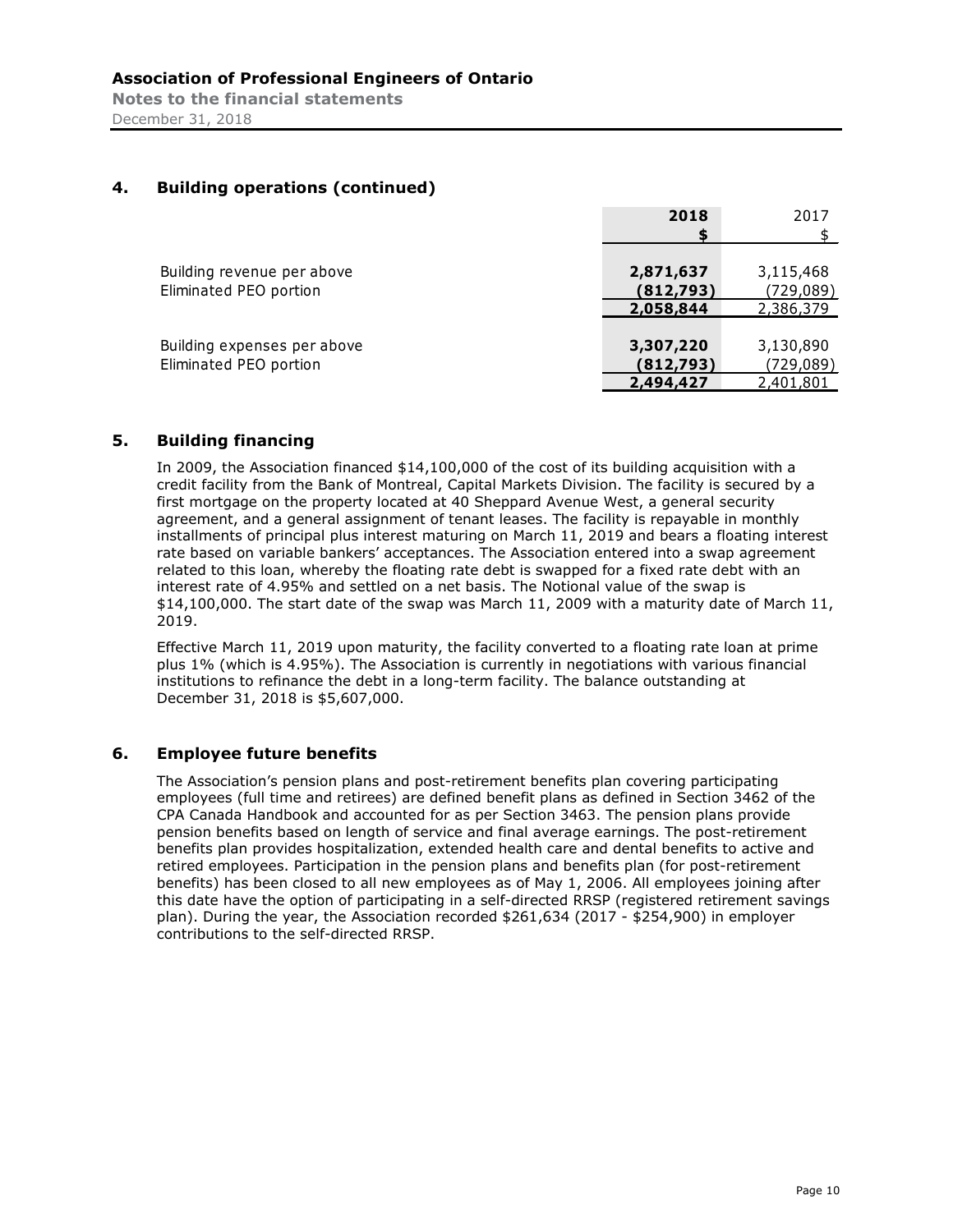#### **6. Employee future benefits (continued)**

The funded status of the Association's pension plans and post-retirement benefit plan using actuarial assumptions as of December 31, 2018 was as follows:

|                      | <b>Basic</b><br>pension plan | Supplemental<br>pension plan | <b>Other</b><br>non-pension<br>benefit plan | <b>Total</b>                  |
|----------------------|------------------------------|------------------------------|---------------------------------------------|-------------------------------|
|                      |                              |                              |                                             |                               |
| Accrued benefit      |                              |                              |                                             |                               |
| obligation           | (24, 698, 000)               | (1,828,800)                  |                                             | $(12,956,000)$ $(39,482,800)$ |
| Plan assets at       |                              |                              |                                             |                               |
| fair value           | 26,335,600                   | 1,870,600                    |                                             | 28,206,200                    |
| Funded status - plan |                              |                              |                                             |                               |
| surplus (deficit)    | 1,637,600                    | 41,800                       | (12,956,000)                                | (11, 276, 600)                |

The funded status of the Association's pension plans and post-retirement benefit plan using actuarial assumptions as of December 31, 2017 was as follows:

|                                           | Basic<br>pension plan | Supplemental<br>pension plan | Other<br>non-pension<br>benefit plan | Total          |
|-------------------------------------------|-----------------------|------------------------------|--------------------------------------|----------------|
| Accrued benefit<br>obligation             | (24, 412, 500)        | (1,905,800)                  | (14, 241, 800)                       | (40, 560, 100) |
| Plan assets at<br>fair value              | 26,726,400            | 1,894,600                    |                                      | 28,621,000     |
| Funded status - plan<br>surplus (deficit) | 2,313,900             | (11,200)                     | <u>(14,241,800)</u>                  | (11,939,100)   |

PEO measures its defined benefit obligations and the fair value of plan assets related to the basic and supplemental pension plans for accounting purposes as at December 31 each year based on the most recently completed actuarial valuation for funding purposes. The most recently completed actuarial valuation of the pension plans for funding purposes, was as of January 1, 2018. PEO measures its obligations related to its other non-pension benefit plan using an actuarial valuation prepared for accounting purposes. The most recent actuarial valuation for accounting purposes was as of December 31, 2018.

#### **7. Net assets**

The net assets of the Association are restricted to be used at the discretion of Council and includes the Association's investment in capital assets of \$29,008,613 (2017 - \$28,491,815).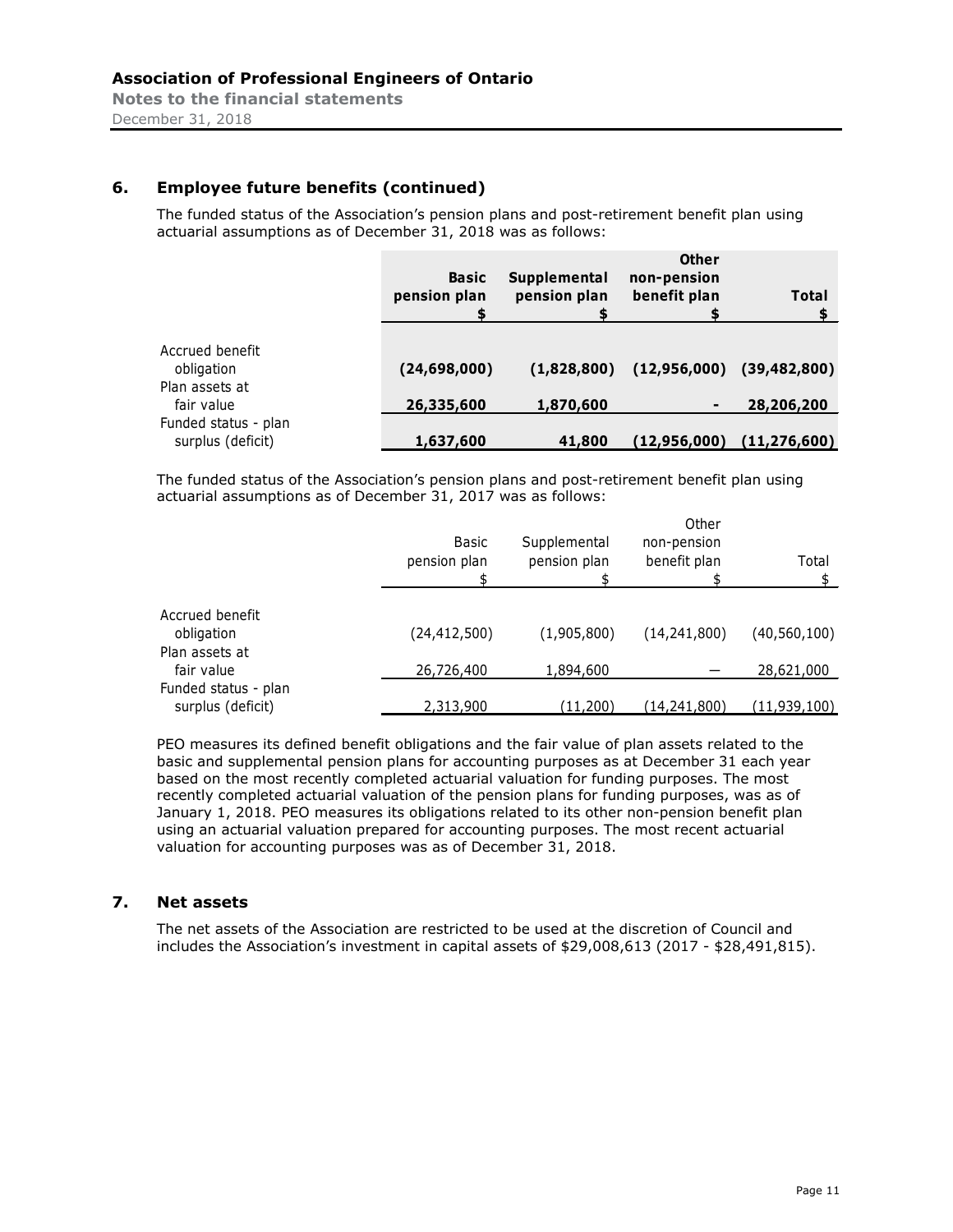#### **8. Council discretionary reserve**

The Council discretionary reserve is an internal allocation from the operating reserve used at the discretion of Council to fund expenses related to special projects approved by Council. Expenses from the discretionary reserve were as follows. These figures include costs of \$12,445 for salaries and benefits for staff time spent on these projects.

|                                       | 2018   | 2017   |
|---------------------------------------|--------|--------|
|                                       |        |        |
| Emerging Discipline Task Force        | 1,110  | 1,376  |
| Governance Working Group Phase 1      | 452    |        |
| 30 by 30 Task Force                   | 16,910 |        |
| Council Term Limits Task Force        |        | 10,506 |
| <b>Council Composition Task Force</b> |        | 23,085 |
|                                       | 18,472 | 34,967 |

#### **9. Full time salaries and benefits**

During the year, the Association incurred a total of \$11,790,887 (2017 - \$11,763,548) for salary and benefits costs for its full-time staff of which \$12,445 (2017 - \$21,264) was directly attributable to special projects approved by Council and disclosed in Note 8.

#### **10. Change in non-cash working capital items**

|                                          | 2018     | 2017       |
|------------------------------------------|----------|------------|
|                                          |          |            |
|                                          |          |            |
| Accounts receivable                      | (6,738)  | 72,287     |
| Prepaid expenses and deposits            | (15,073) | (124, 075) |
| Accounts payable and accrued liabilities | 427,978  | (26, 328)  |
| Fees in advance and deposits             | 202,147  | 185,960    |
|                                          | 608,314  | 107,844    |

#### **11. Custodial account**

The Association maintains a separate bank account for the Council of Ontario Deans of Engineering. Cash held in the bank account totaling \$156,437 (2017 - \$142,264) is not reported on the Association's balance sheet, as it is held in trust for the Council of Ontario Deans of Engineering.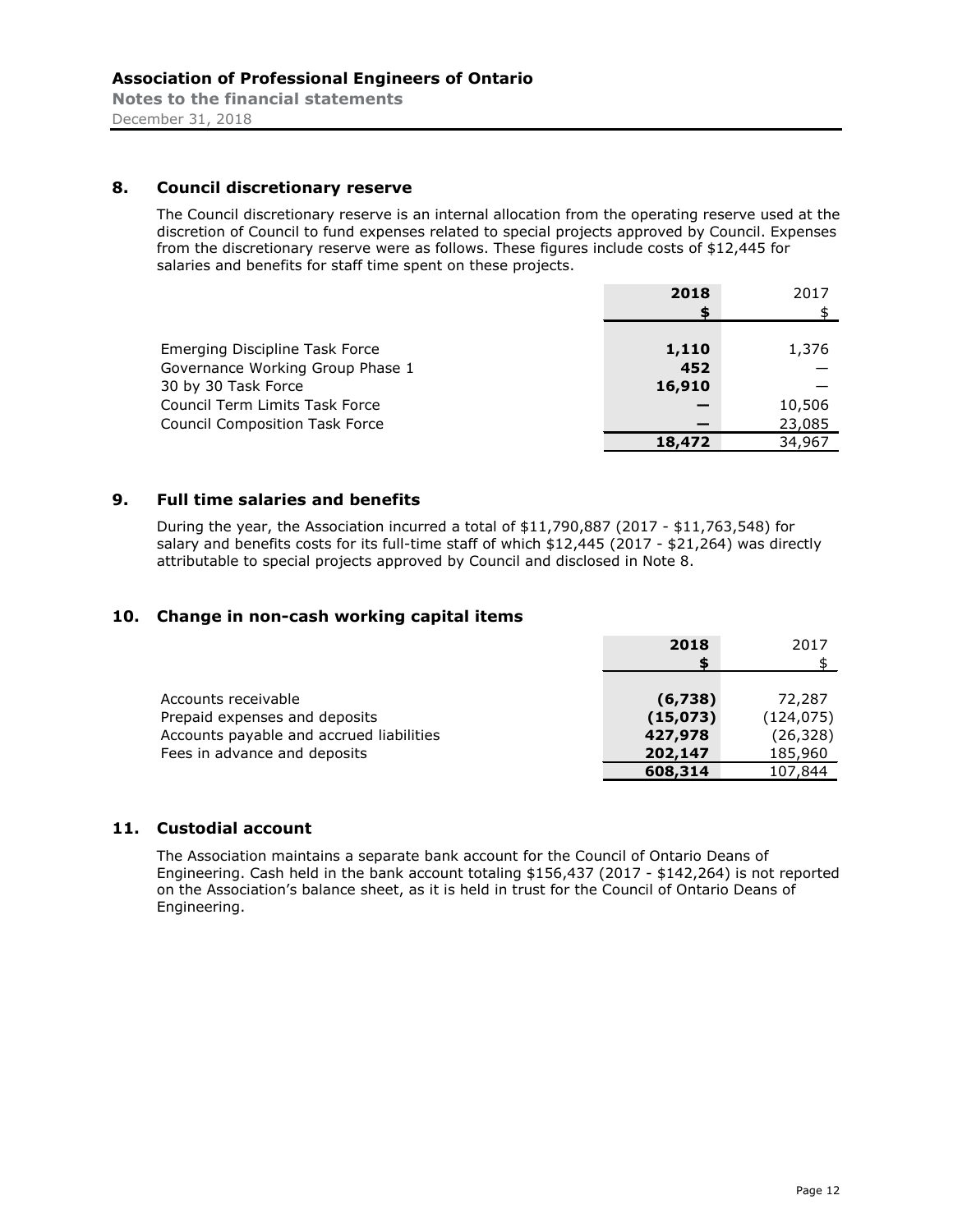#### **12. Commitments**

The Association has obligations under non-cancelable operating leases and agreements for various service agreements. The payments to the expiry of the leases and agreements are as follows:

| 2019 | 1,449,493 |
|------|-----------|
| 2020 | 909,437   |
| 2021 | 69,297    |
|      | 2,428,227 |

#### **13. Chapters of the Association**

The financial information of the 36 chapters of the Association are individually not material and, therefore, have not been consolidated in these financial statements. Furthermore, management believes that the effort and cost required to prepare financial statements for each chapter for consolidation purposes far exceed the benefits of doing so.

During the year, the Association paid chapter expenses totaling \$817,850 (2017 - \$887,498) including \$524,000 (2017 - \$596,775) in chapter allotments and \$293,850 (2017 - \$290,723) in other disbursements to individual chapters. During the year, the Association also incurred additional costs of \$485,698 (2017 - \$561,332) related to chapter operations including staff salaries and benefits, and for various support activities. These amounts have been included in the various operating expenses reported on the Statement of revenue and expenses and changes in net assets.

#### **14. Financial instruments and risk management**

#### *Interest rate risk*

PEO is exposed to interest rate risk, which is the risk that the fair values or future cash flows associated with its investments will fluctuate as a result of changes in market interest rates. Management addresses this risk through use of an investment manager to monitor and manage investments.

#### *Liquidity risk*

PEO's objective is to have sufficient liquidity to meet its liabilities when due. PEO monitors its cash balances and cash flows generated from operations to meet its requirements. As at December 31, 2018, the most significant financial liabilities are: accounts payable and accrued liabilities, and long-term debt.

#### *Currency risk*

Currency risk is the risk that the fair value or future cash flows of a financial instrument will fluctuate due to changes in foreign exchange rates. PEO's international and US equity pooled fund investments are denominated in foreign currencies the value of which could fluctuate in part due to changes in foreign exchange rates.

#### **15. Government remittances**

Accounts payables and accrued liabilities includes \$307,724 (2017 - \$318,916), with respect to government remittances payable at year end.